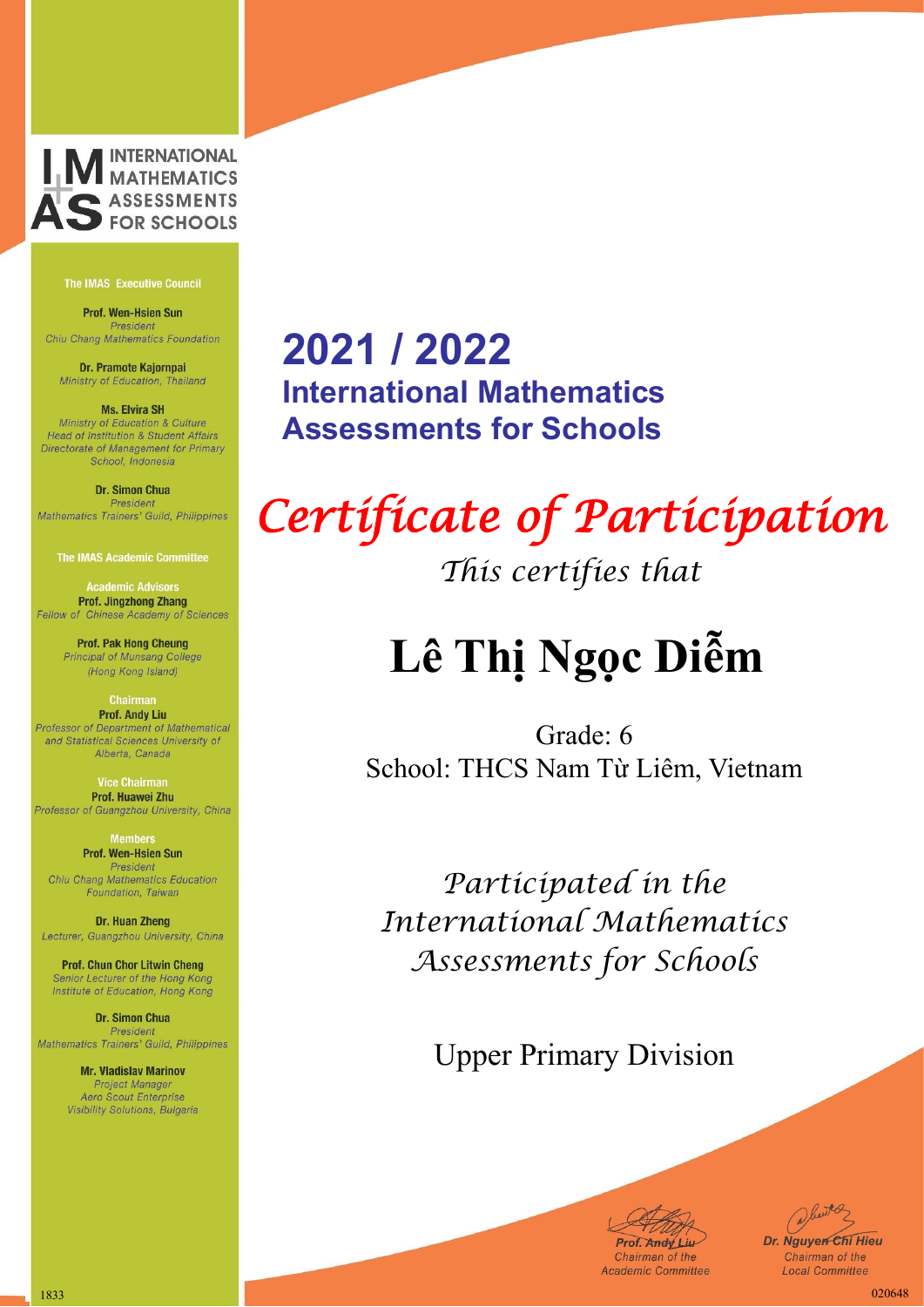

Prof. Wen-Hsien Sun President Chiu Chang Mathematics Foundation

Dr. Pramote Kajornpai Ministry of Education, Thailand

**Ms. Elvira SH** Ministry of Education & Culture Head of Institution & Student Affairs Directorate of Management for Primary School, Indonesia

Dr. Simon Chua President Mathematics Trainers' Guild, Philippines

**The IMAS Academic Committee** 

**Academic Advisors Prof. Jingzhong Zhang** Fellow of Chinese Academy of Sciences

> **Prof. Pak Hong Cheung** Principal of Munsang College (Hong Kong Island)

**Chairman Prof. Andy Liu** Professor of Department of Mathematical and Statistical Sciences University of Alberta, Canada

Prof. Huawei Zhu Professor of Guangzhou University, China

> **Members** Prof. Wen-Hsien Sun President

Chiu Chang Mathematics Education Foundation, Taiwan

Dr. Huan Zheng Lecturer, Guangzhou University, China

**Prof. Chun Chor Litwin Cheng** Senior Lecturer of the Hong Kong Institute of Education, Hong Kong

**Dr. Simon Chua** President Mathematics Trainers' Guild, Philippines

> **Mr. Vladislav Marinov Project Manager** Aero Scout Enterprise Visibility Solutions, Bulgaria

### **2021 / 2022 International Mathematics Assessments for Schools**

## *Certificate of Participation*

*This certifies that*

### **Trần Lê Thùy Dương**

Grade: 6 School: THCS Nam Từ Liêm, Vietnam

*Participated in the International Mathematics Assessments for Schools*

Upper Primary Division

**Prof. Andy Liu-**

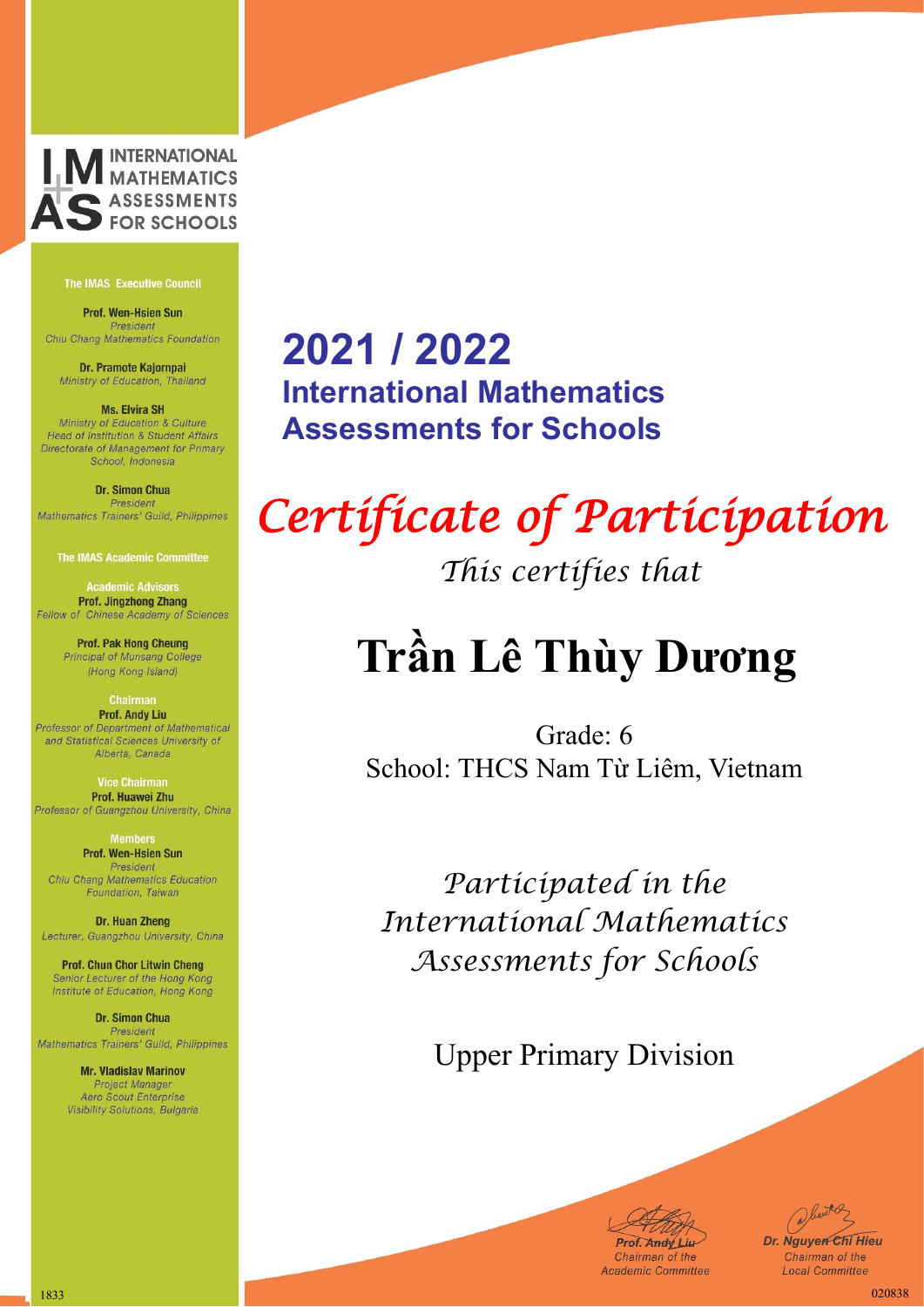

Prof. Wen-Hsien Sun President Chiu Chang Mathematics Foundation

Dr. Pramote Kajornpai Ministry of Education, Thailand

**Ms. Elvira SH** Ministry of Education & Culture Head of Institution & Student Affairs Directorate of Management for Primary School, Indonesia

#### Dr. Simon Chua President Mathematics Trainers' Guild, Philippines

**The IMAS Academic Committee** 

**Academic Advisors Prof. Jingzhong Zhang** Fellow of Chinese Academy of Sciences

> **Prof. Pak Hong Cheung** Principal of Munsang College (Hong Kong Island)

#### **Chairman Prof. Andy Liu** Professor of Department of Mathematical and Statistical Sciences University of Alberta, Canada

**Vice Chairma** Prof. Huawei Zhu Professor of Guangzhou University, China

> **Members** Prof. Wen-Hsien Sun President

Chiu Chang Mathematics Education Foundation, Taiwan

Dr. Huan Zheng Lecturer, Guangzhou University, China

**Prof. Chun Chor Litwin Cheng** Senior Lecturer of the Hong Kong Institute of Education, Hong Kong

**Dr. Simon Chua** President Mathematics Trainers' Guild, Philippines

> **Mr. Vladislav Marinov Project Manager** Aero Scout Enterprise Visibility Solutions, Bulgaria

### **2021 / 2022 International Mathematics Assessments for Schools**

# *Certificate of Participation*

*This certifies that*

## **Đỗ Minh Khánh**

Grade: 6 School: THCS Nam Từ Liêm, Vietnam

*Participated in the International Mathematics Assessments for Schools*

Upper Primary Division



1833 021509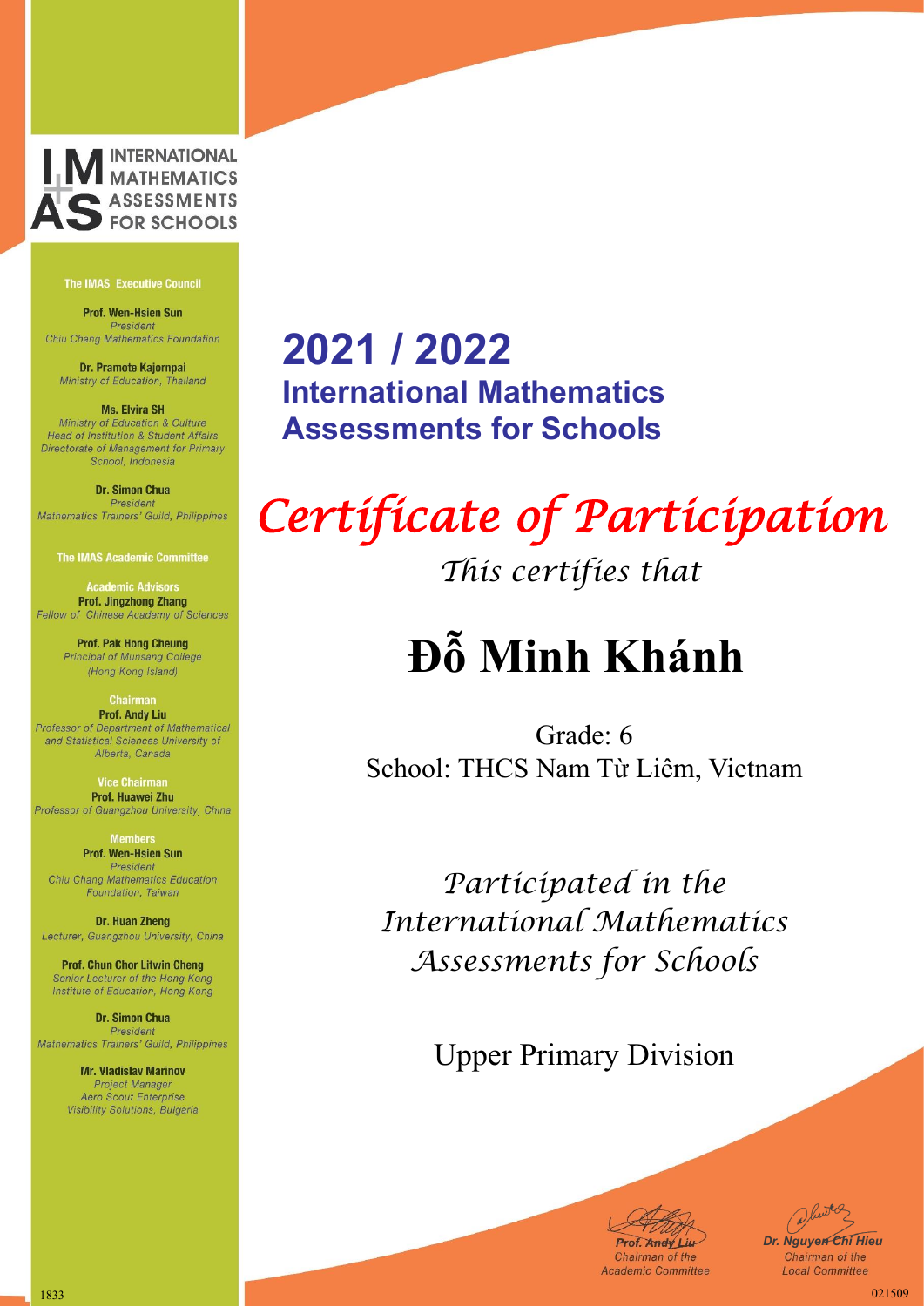

Prof. Wen-Hsien Sun President Chiu Chang Mathematics Foundation

Dr. Pramote Kajornpai Ministry of Education, Thailand

**Ms. Elvira SH** Ministry of Education & Culture Head of Institution & Student Affairs Directorate of Management for Primary School, Indonesia

#### Dr. Simon Chua President Mathematics Trainers' Guild, Philippines

**The IMAS Academic Committee** 

**Academic Advisors Prof. Jingzhong Zhang** Fellow of Chinese Academy of Sciences

> **Prof. Pak Hong Cheung** Principal of Munsang College (Hong Kong Island)

#### **Chairman Prof. Andy Liu** Professor of Department of Mathematical and Statistical Sciences University of Alberta, Canada

**Vice Chairma** Prof. Huawei Zhu Professor of Guangzhou University, China

> **Members** Prof. Wen-Hsien Sun President

Chiu Chang Mathematics Education Foundation, Taiwan

Dr. Huan Zheng Lecturer, Guangzhou University, China

**Prof. Chun Chor Litwin Cheng** Senior Lecturer of the Hong Kong Institute of Education, Hong Kong

**Dr. Simon Chua** President Mathematics Trainers' Guild, Philippines

> **Mr. Vladislav Marinov Project Manager** Aero Scout Enterprise Visibility Solutions, Bulgaria

### **2021 / 2022 International Mathematics Assessments for Schools**

# *Certificate of Participation*

*This certifies that*

### **Trương Minh Quân**

Grade: 6 School: THCS Nam Từ Liêm, Vietnam

*Participated in the International Mathematics Assessments for Schools*

Upper Primary Division

**Prof. Andy Liu-**

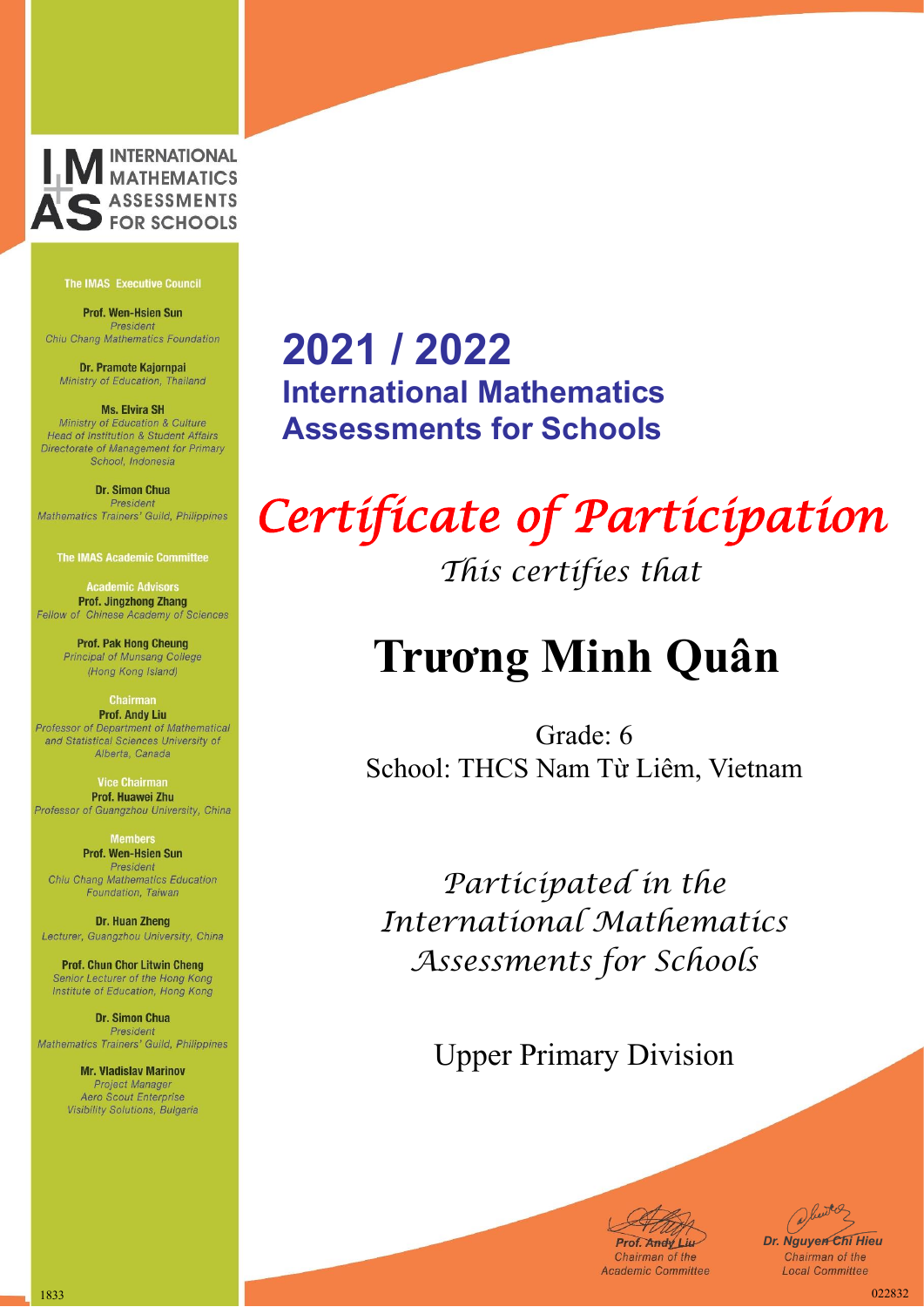

Prof. Wen-Hsien Sun President Chiu Chang Mathematics Foundation

Dr. Pramote Kajornpai Ministry of Education, Thailand

**Ms. Elvira SH** Ministry of Education & Culture Head of Institution & Student Affairs Directorate of Management for Primary School, Indonesia

Dr. Simon Chua President Mathematics Trainers' Guild, Philippines

**The IMAS Academic Committee** 

**Academic Advisors Prof. Jingzhong Zhang** Fellow of Chinese Academy of Sciences

> **Prof. Pak Hong Cheung** Principal of Munsang College (Hong Kong Island)

**Chairman Prof. Andy Liu** Professor of Department of Mathematical and Statistical Sciences University of Alberta, Canada

**Vice Chairma** Prof. Huawei Zhu Professor of Guangzhou University, China

> **Members** Prof. Wen-Hsien Sun President

Chiu Chang Mathematics Education Foundation, Taiwan

Dr. Huan Zheng Lecturer, Guangzhou University, China

**Prof. Chun Chor Litwin Cheng** Senior Lecturer of the Hong Kong Institute of Education, Hong Kong

**Dr. Simon Chua** President Mathematics Trainers' Guild, Philippines

> **Mr. Vladislav Marinov Project Manager** Aero Scout Enterprise Visibility Solutions, Bulgaria

### **2021 / 2022 International Mathematics Assessments for Schools**

## *Certificate of Participation*

*This certifies that*

### **Đặng Minh Trí**

Grade: 6 School: THCS Nam Từ Liêm, Vietnam

*Participated in the International Mathematics Assessments for Schools*

Upper Primary Division

Prof. Andy Liu-

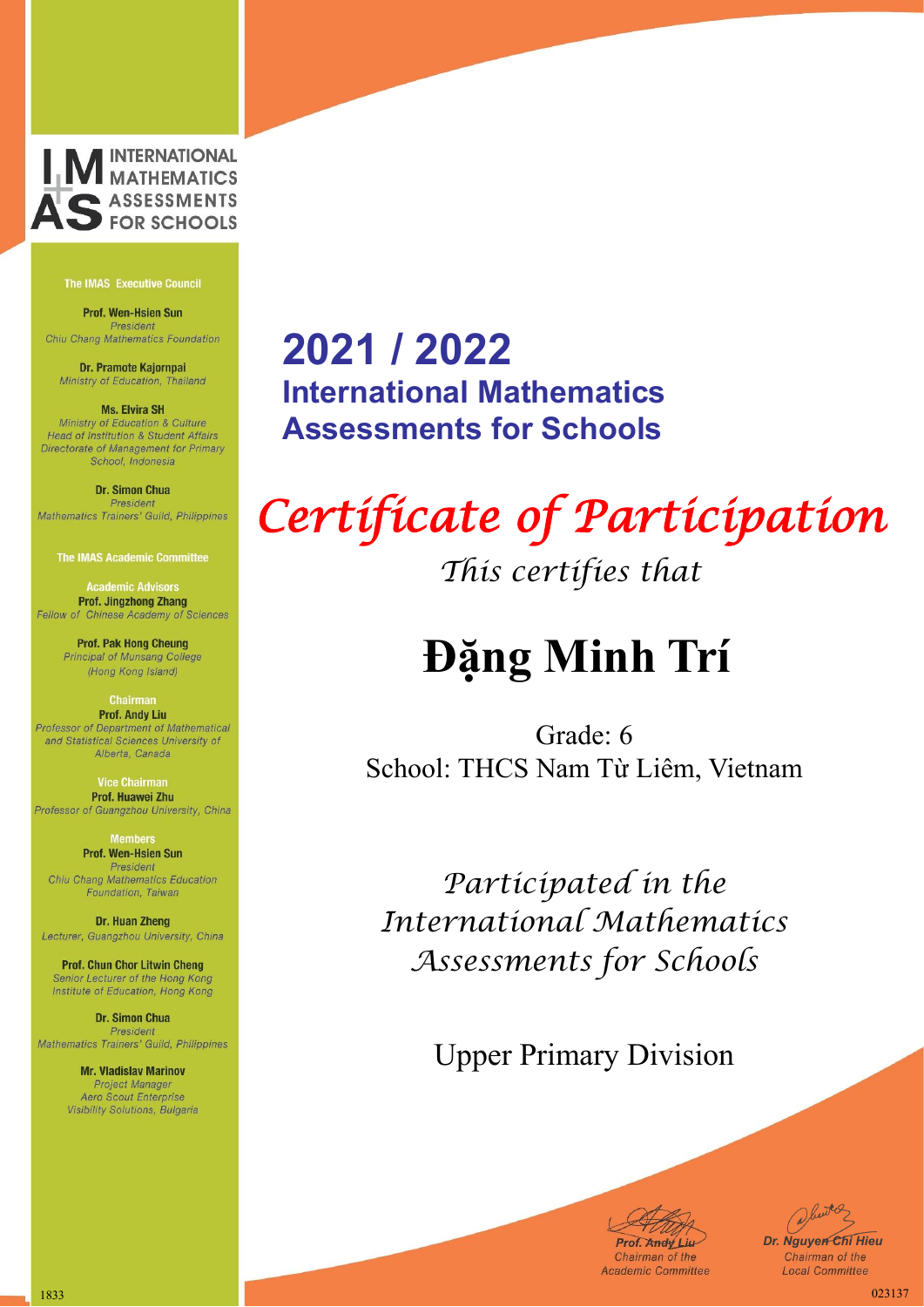

Prof. Wen-Hsien Sun President Chiu Chang Mathematics Foundation

Dr. Pramote Kajornpai Ministry of Education, Thailand

**Ms. Elvira SH** Ministry of Education & Culture Head of Institution & Student Affairs Directorate of Management for Primary School, Indonesia

#### Dr. Simon Chua President Mathematics Trainers' Guild, Philippines

**The IMAS Academic Committee** 

**Academic Advisors Prof. Jingzhong Zhang** Fellow of Chinese Academy of Sciences

> **Prof. Pak Hong Cheung** Principal of Munsang College (Hong Kong Island)

#### **Chairman Prof. Andy Liu** Professor of Department of Mathematical and Statistical Sciences University of

Alberta, Canada

**Vice Chairma** Prof. Huawei Zhu Professor of Guangzhou University, China

> **Members** Prof. Wen-Hsien Sun President

Chiu Chang Mathematics Education Foundation, Taiwan

Dr. Huan Zheng Lecturer, Guangzhou University, China

**Prof. Chun Chor Litwin Cheng** Senior Lecturer of the Hong Kong Institute of Education, Hong Kong

**Dr. Simon Chua** President Mathematics Trainers' Guild, Philippines

> **Mr. Vladislav Marinov Project Manager** Aero Scout Enterprise Visibility Solutions, Bulgaria

### **2021 / 2022 International Mathematics Assessments for Schools**

# *Certificate of Participation*

*This certifies that*

## **Trần Vũ Minh Trí**

Grade: 6 School: THCS Nam Từ Liêm, Vietnam

*Participated in the International Mathematics Assessments for Schools*

Upper Primary Division

**Prof. Andy Liu-**

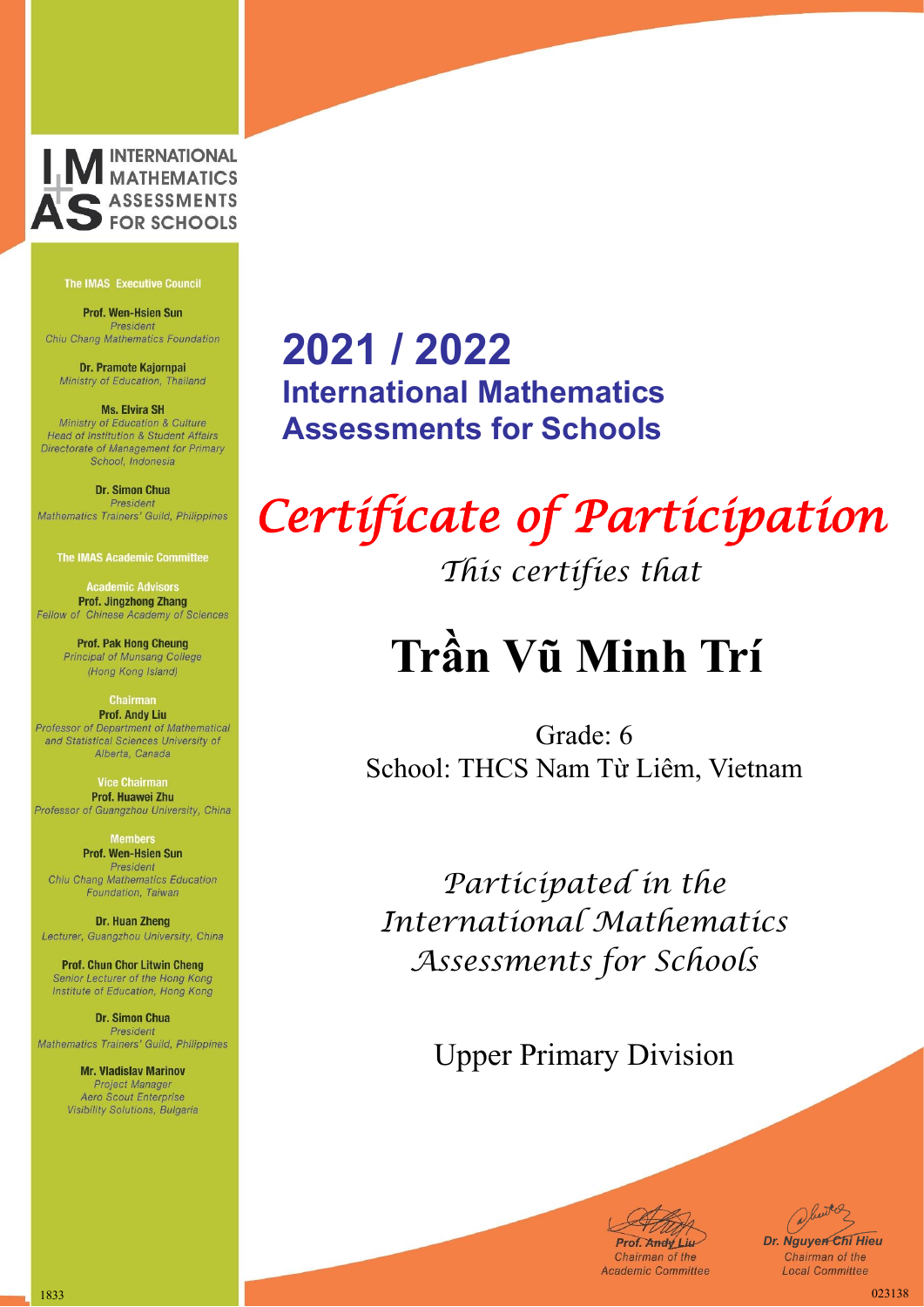

Prof. Wen-Hsien Sun President Chiu Chang Mathematics Foundation

Dr. Pramote Kajornpai Ministry of Education, Thailand

**Ms. Elvira SH** Ministry of Education & Culture Head of Institution & Student Affairs Directorate of Management for Primary School, Indonesia

#### Dr. Simon Chua President Mathematics Trainers' Guild, Philippines

**The IMAS Academic Committee** 

**Academic Advisors Prof. Jingzhong Zhang** Fellow of Chinese Academy of Sciences

> **Prof. Pak Hong Cheung** Principal of Munsang College (Hong Kong Island)

#### **Chairman Prof. Andy Liu** Professor of Department of Mathematical and Statistical Sciences University of Alberta, Canada

Prof. Huawei Zhu

Professor of Guangzhou University, China **Members** Prof. Wen-Hsien Sun

President Chiu Chang Mathematics Education Foundation, Taiwan

Dr. Huan Zheng Lecturer, Guangzhou University, China

**Prof. Chun Chor Litwin Cheng** Senior Lecturer of the Hong Kong Institute of Education, Hong Kong

**Dr. Simon Chua** President Mathematics Trainers' Guild, Philippines

> **Mr. Vladislav Marinov Project Manager** Aero Scout Enterprise Visibility Solutions, Bulgaria

### **2021 / 2022 International Mathematics Assessments for Schools**

## *Certificate of Participation*

*This certifies that*

# **Nguyễn Phúc An**

Grade: 7 School: THCS Nam Từ Liêm, Vietnam

*Participated in the International Mathematics Assessments for Schools*

### Junior High Division